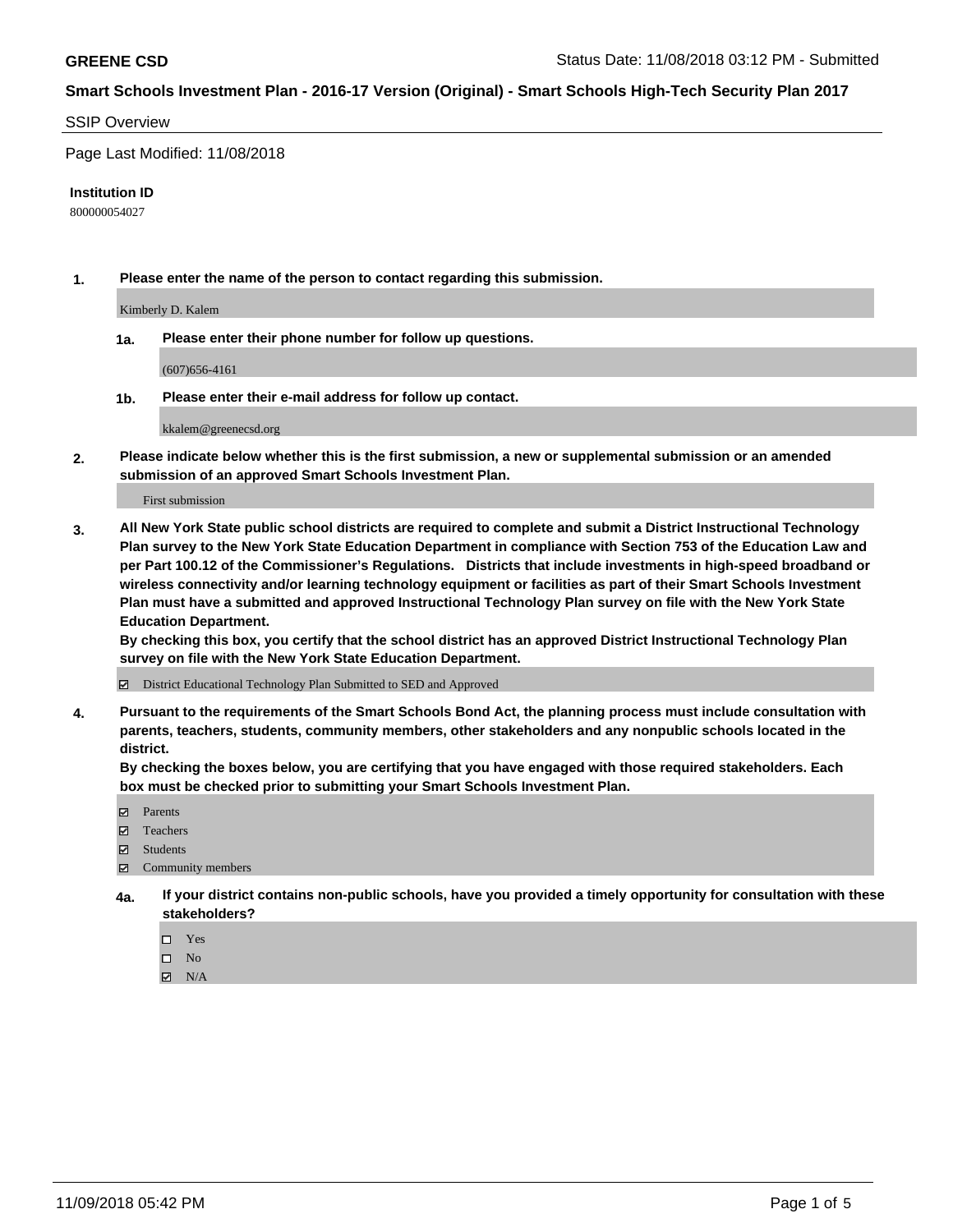### SSIP Overview

Page Last Modified: 11/08/2018

### **5. Certify that the following required steps have taken place by checking the boxes below: Each box must be checked prior to submitting your Smart Schools Investment Plan.**

- The district developed and the school board approved a preliminary Smart Schools Investment Plan.
- $\boxtimes$  The preliminary plan was posted on the district website for at least 30 days. The district included an address to which any written comments on the plan should be sent.
- $\boxtimes$  The school board conducted a hearing that enabled stakeholders to respond to the preliminary plan. This hearing may have occured as part of a normal Board meeting, but adequate notice of the event must have been provided through local media and the district website for at least two weeks prior to the meeting.
- The district prepared a final plan for school board approval and such plan has been approved by the school board.
- $\boxtimes$  The final proposed plan that has been submitted has been posted on the district's website.
- **5a. Please upload the proposed Smart Schools Investment Plan (SSIP) that was posted on the district's website, along with any supporting materials. Note that this should be different than your recently submitted Educational Technology Survey. The Final SSIP, as approved by the School Board, should also be posted on the website and remain there during the course of the projects contained therein.**

Greene CSD Smart Bond Memo for BOE July 2017.docx

**5b. Enter the webpage address where the final Smart Schools Investment Plan is posted. The Plan should remain posted for the life of the included projects.**

http://www.greenecsd.org/protected/SearchResults.aspx?q=ssba&cx=002145327393474259007:pnzqghgbd5q&cof=FORID:10&ie=UTF-8

**6. Please enter an estimate of the total number of students and staff that will benefit from this Smart Schools Investment Plan based on the cumulative projects submitted to date.**

1,150

**7. An LEA/School District may partner with one or more other LEA/School Districts to form a consortium to pool Smart Schools Bond Act funds for a project that meets all other Smart School Bond Act requirements. Each school district participating in the consortium will need to file an approved Smart Schools Investment Plan for the project and submit a signed Memorandum of Understanding that sets forth the details of the consortium including the roles of each respective district.**

 $\Box$  The district plans to participate in a consortium to partner with other school district(s) to implement a Smart Schools project.

**8. Please enter the name and 6-digit SED Code for each LEA/School District participating in the Consortium.**

| <b>Partner LEA/District</b> | <b>ISED BEDS Code</b> |
|-----------------------------|-----------------------|
| (No Response)               | (No Response)         |

**9. Please upload a signed Memorandum of Understanding with all of the participating Consortium partners.**

(No Response)

**10. Your district's Smart Schools Bond Act Allocation is:**

\$1,425,689

**11. Enter the budget sub-allocations by category that you are submitting for approval at this time. If you are not budgeting SSBA funds for a category, please enter 0 (zero.) If the value entered is \$0, you will not be required to complete that survey question.**

|                                              | Sub-<br><b>Allocations</b> |
|----------------------------------------------|----------------------------|
| <b>School Connectivity</b>                   |                            |
| <b>Connectivity Projects for Communities</b> |                            |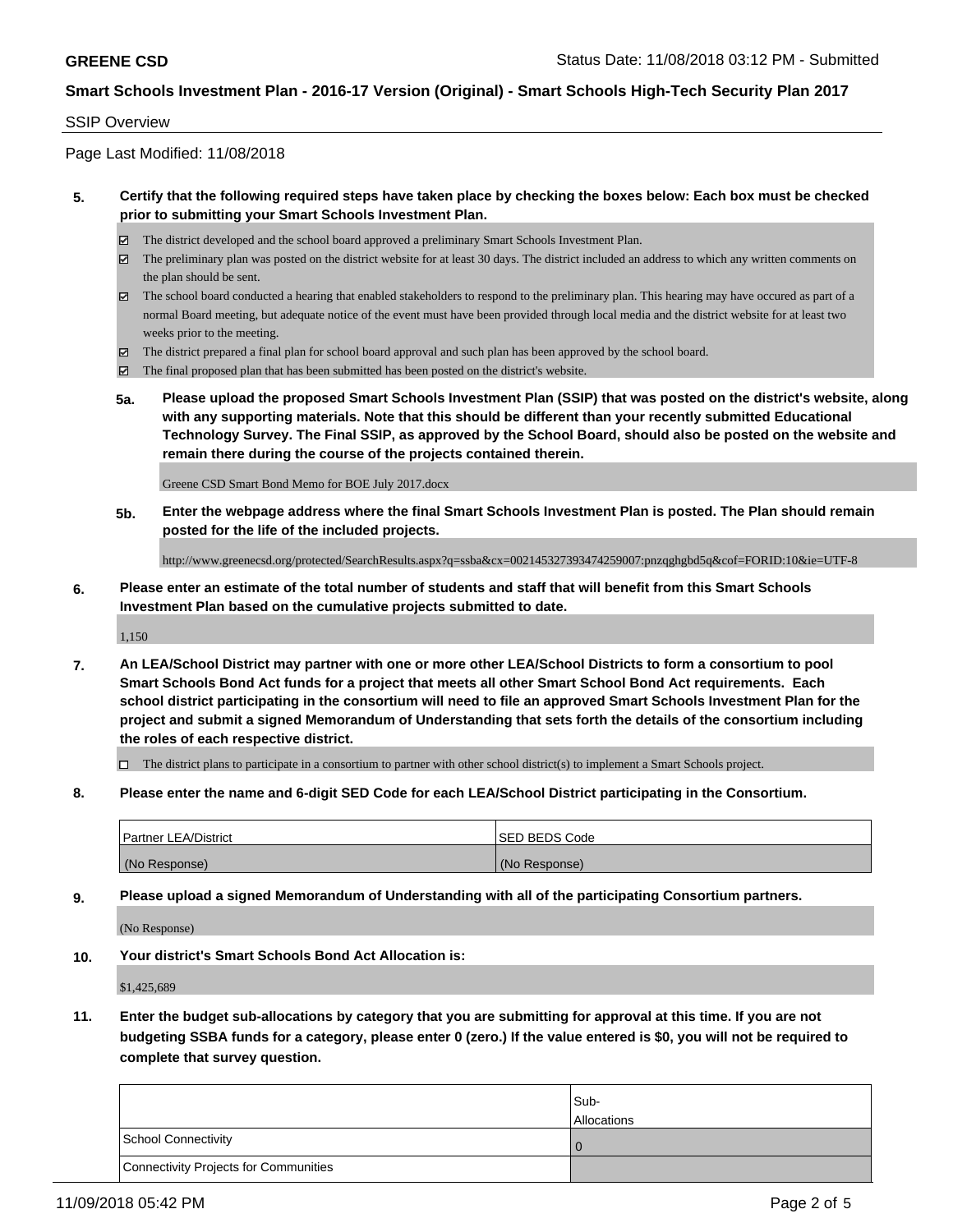# SSIP Overview

Page Last Modified: 11/08/2018

|                                    | Sub-<br>Allocations |
|------------------------------------|---------------------|
|                                    | $\mathbf{I}$        |
| Classroom Technology               |                     |
| Pre-Kindergarten Classrooms        |                     |
| Replace Transportable Classrooms   |                     |
| <b>High-Tech Security Features</b> | 769,974             |
| Totals:                            | 769,974             |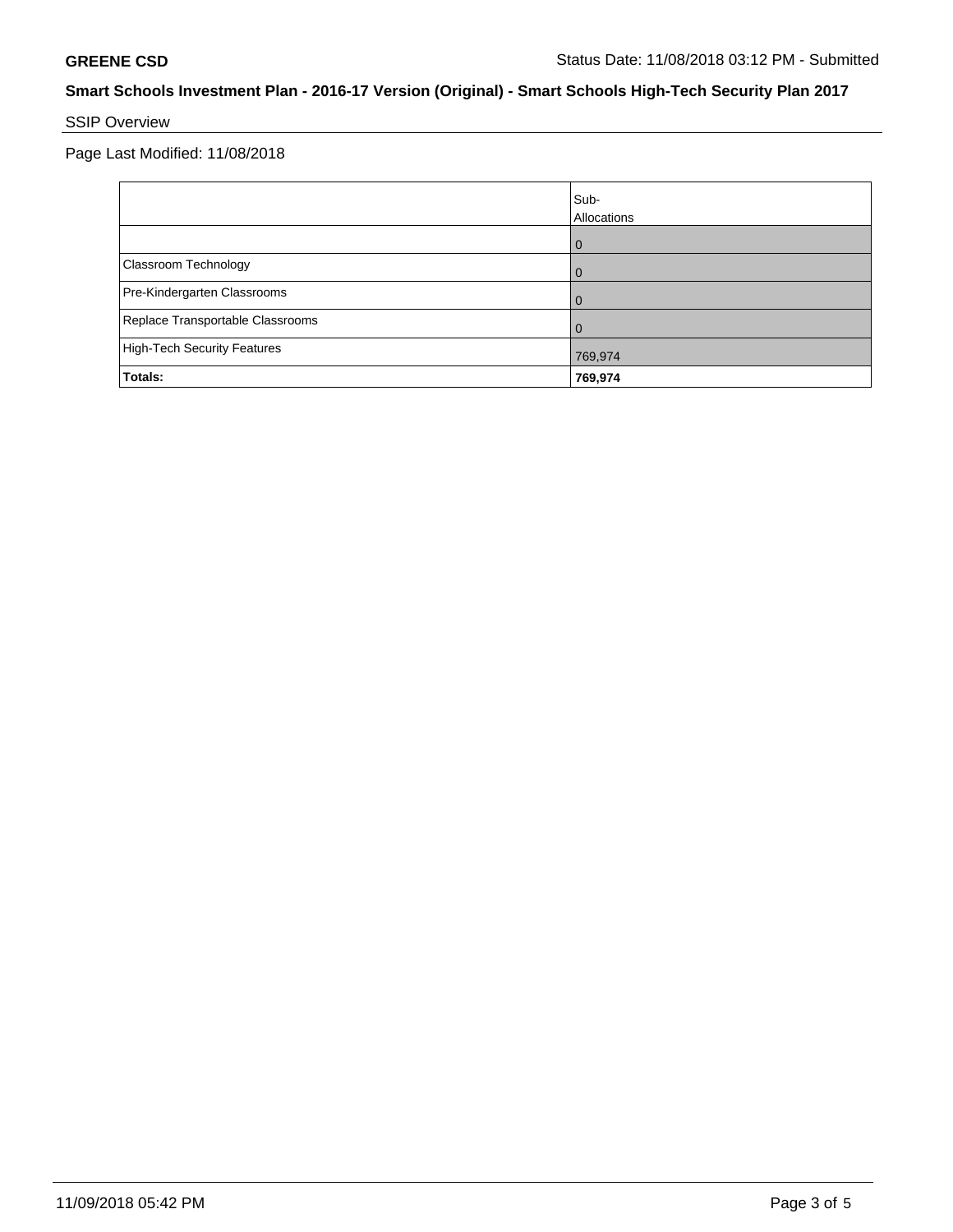### High-Tech Security Features

Page Last Modified: 11/08/2018

**1. Describe how you intend to use Smart Schools Bond Act funds to install high-tech security features in school buildings and on school campuses.**

Security Cameras- In its ongoing effort to improve security within the building the proposed improvements would replace the existing camera systems with an IP based digital camera system at the Primary, Intermediate, Middle School, High School and Bus Garage. Cameras would be placed on the exterior and interior of the buildings.

Access Control System- To better control access into the buildings all exterior doors will be equipped with an access control system to ensure that all doors are kept locked throughout the school day and to monitor the access that is gained through all of the exterior doors.

**2. All plans and specifications for the erection, repair, enlargement or remodeling of school buildings in any public school district in the State must be reviewed and approved by the Commissioner. Districts that plan capital projects using their Smart Schools Bond Act funds will undergo a Preliminary Review Process by the Office of Facilities Planning.** 

**Please indicate on a separate row each project number given to you by the Office of Facilities Planning.**

| <b>Project Number</b> |  |
|-----------------------|--|
| 08-06-01-04-7-999-005 |  |

#### **3. Was your project deemed eligible for streamlined Review?**

| □ | Yes |
|---|-----|
| ⊽ | No  |

**4. Include the name and license number of the architect or engineer of record.**

| Name          | License Number |  |
|---------------|----------------|--|
| Steve Thesier | 33513          |  |

**5. If you have made an allocation for High-Tech Security Features, complete this table.**

**Note that the calculated Total at the bottom of the table must equal the Total allocation for this category that you entered in the SSIP Overview overall budget.**

|                                                      | Sub-Allocation |
|------------------------------------------------------|----------------|
| Capital-Intensive Security Project (Standard Review) | (No Response)  |
| <b>Electronic Security System</b>                    | 595,650        |
| <b>Entry Control System</b>                          | 139,320        |
| Approved Door Hardening Project                      | (No Response)  |
| <b>Other Costs</b>                                   | 35,004         |
| Totals:                                              | 769,974        |

**6. Please detail the type, quantity, per unit cost and total cost of the eligible items under each sub-category. This is especially important for any expenditures listed under the "Other" category. All expenditures must be capital-bond eligible to be reimbursed through the SSBA. If you have any questions, please contact us directly through smartschools@nysed.gov.**

**Add rows under each sub-category for additional items, as needed.**